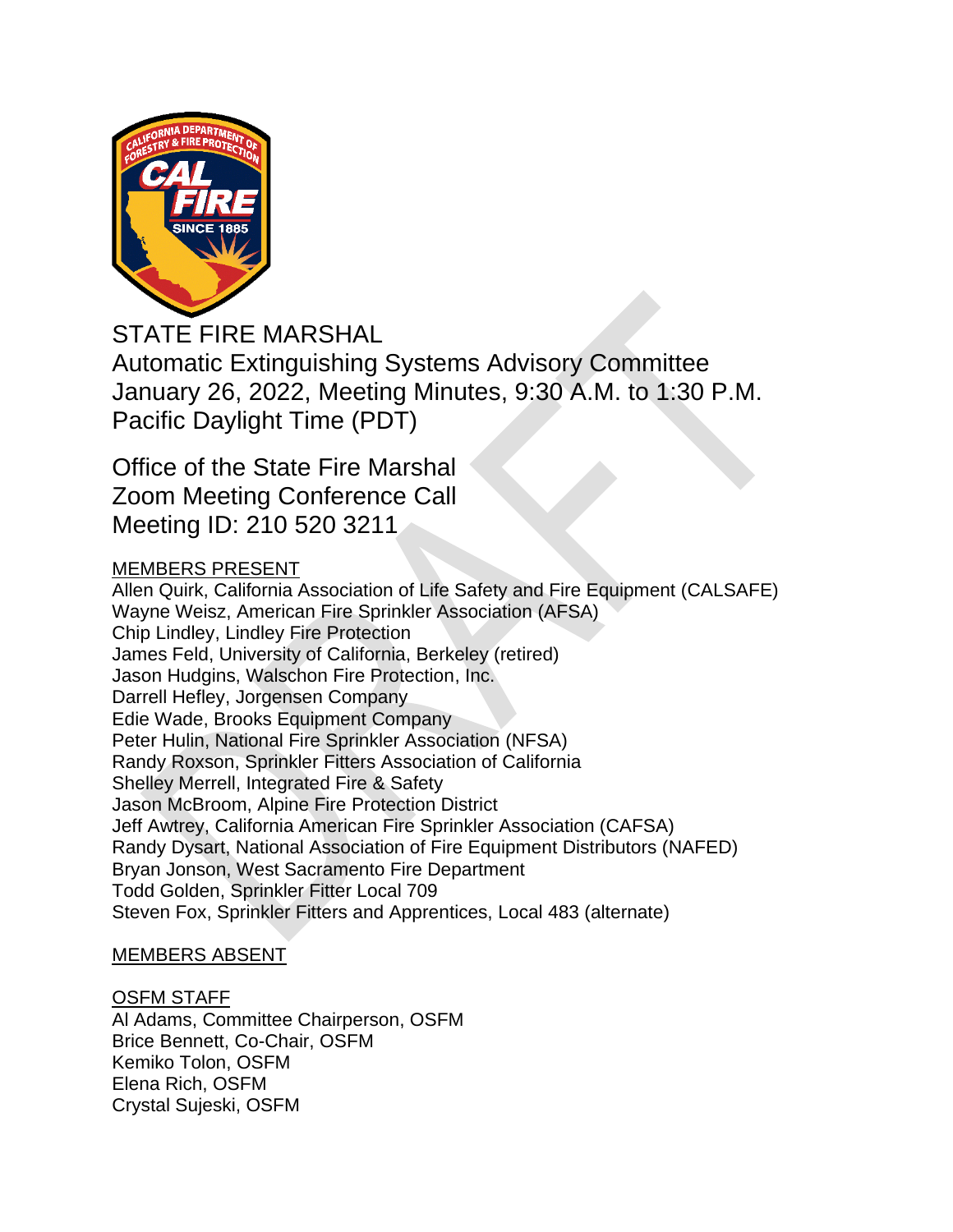## PUBLIC GUESTS

Jaime Knowles, California Association of Life Safety and Fire Equipment (CALSAFE) Amber Barrios, Associated Compliance & Training Kim Stocking, Advanco John Holmes, Sprinkler Fitter Local 709 Vahe Zohrabian, California Fire Protection Coalition Ted Hakimi, California Fire Protection Coalition Danny Stevens, Sprinkler Fitter Local 709 Jeff Dixon, Sprinkler Fitters and Apprentices, Local 483 (Alternate) James Carver, So CAL FPO, Fire Protection Equipment Devices Committee Jeff Halbert, So CAL FPO, Fire Protection Equipment Devices Committee Carla Distrola, General Underground Fire Protection Pamela Schaal, California American Fire Sprinkler Association Shawn Arballo, Training Coordinator Local 709 Danny Stevens, Sprinkler Fitters Local 709

- I. Call to Order
	- A. Welcome

The meeting was called to order by Chairperson Al Adams, at 9:33 A.M. PDT on January 26, 202.

- B. Roll Call/Determine Quorum Roll call was conducted by Elena Rich and Chairperson Al Adams determined that a quorum of members was present.
- C. Introductions

All attendees introduced themselves.

D. Approval of Minutes

Chairperson Al Adams asked for approval of the minutes of the December 08, 2021 meeting.

Jeff Awtrey mentioned that in old business, instead of "partial sprinkler fitters", it should be changed to "partial sprinkler systems."

**It was moved by Member Allen Quirk to approve the minutes, motion second by Member Edie Wade. Motion was unanimously approved at 10:00 A.M. PDT.**

E. Announcements

Chairperson Al Adams introduced newly represented AES Committee members Todd Golden, who replaced Stan Smith and Jeff Dixon who is the alternate to Randy Roxson.

Chairperson Al Adams mentioned that Co-Chair Vickie Sakamoto left and accepted a promotion in Fire and Life Safety, so they are in the process of filling her position. He mentioned that the Enforcement Supervisor, Joe Konofel, retired, so that leaves another position opened. They are looking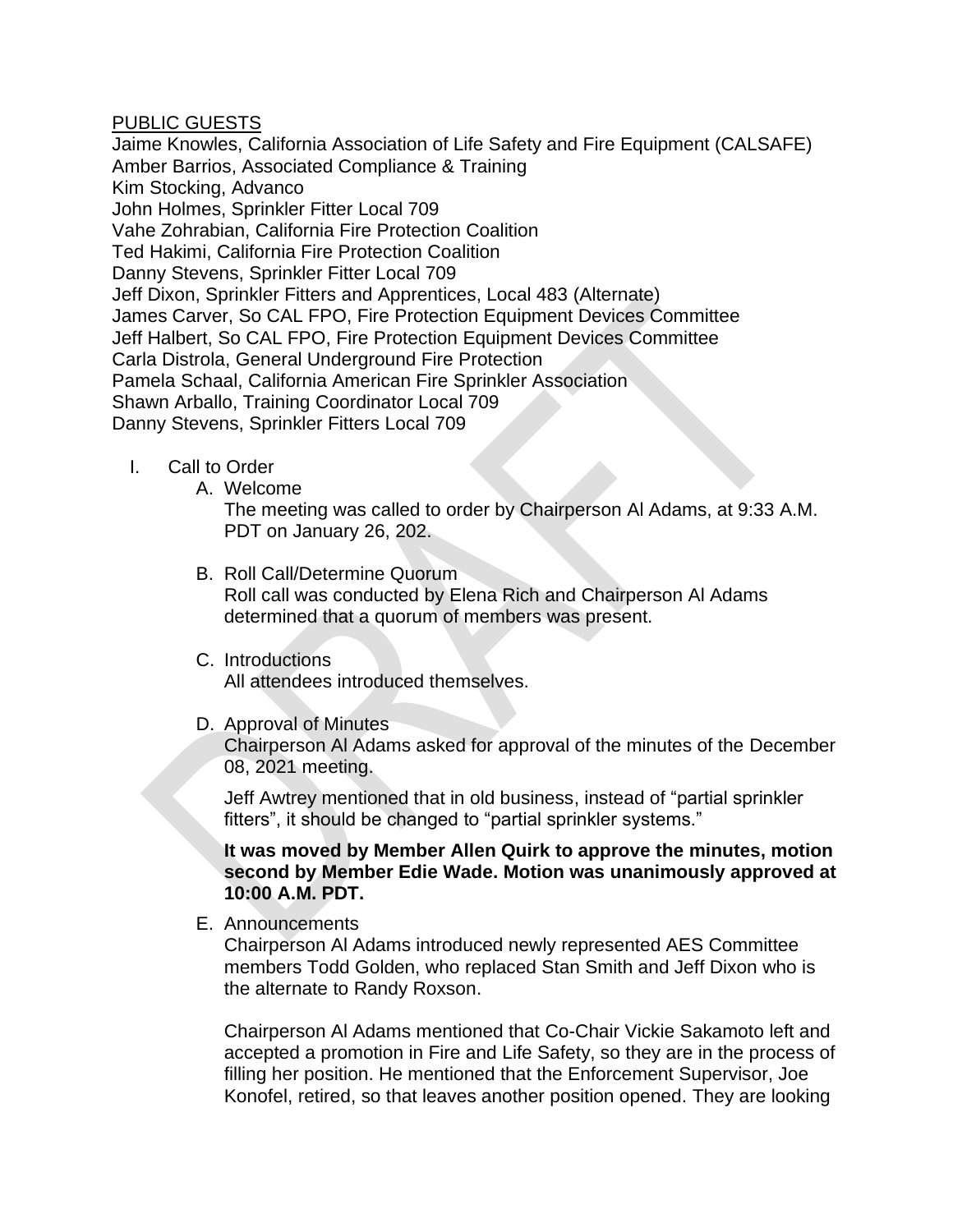to get them filled by July. He also mentioned that David Castillo, the Building Materials Listing's supervisor has retired, but they are working on getting the positions filled.

Chairperson Al Adams mentioned that they are still working virtually, and they have not experienced any issues with Pearson Vue examinations. Chairperson Al Adams mentioned that he does not have a retirement date yet, but it will be sometime this year.

Chairperson Al Adams mentioned that there will be some changes and he has assigned Brice Bennett as Co-chair. He mentioned that this is the first year of Continuing Education Units and the program has prepared a Questions and Answers.

Chairperson Al Adams asked members to email Kemiko Tolon if they had questions regarding Continuing Education Units.

## II. OLD BUSINESS

## A. **Partial Sprinkler Systems**

Chairperson Al Adams introduced guest speaker James Carver to discuss annuals and five-year inspections. James Carver mentioned that they submitted the documentation to Kemiko Tolon. He discussed that they should add a definition on the form. Their proposal is to have it in ordinary hazards group one systems or reduce it down to one to three sprinklers.

Chairperson Al Adams asked James Carver what they were looking from the Committee. James Carver said if they would agree with their definition and proposed form in NFPA 25. He mentioned that they are proposing limited area sprinkler systems for light and ordinary group one occupancies shall not exceeded six sprinklers in any single fire area.

Chairperson Al Adams asked the Committee to email Kemiko Tolon with questions they had for James Carver.

## **B. Fee Increase**

Chairperson Al Adams discussed the Automatic Extinguishing Systems fee increase regulations. He mentioned that the fee package has been submitted to Code Development, but they have not started working on it and they must go through the process.

Chairperson Al Adams mentioned that they want to focus on Chapter 5 and 5.5 update packages. He asked Brice Bennett to assist with the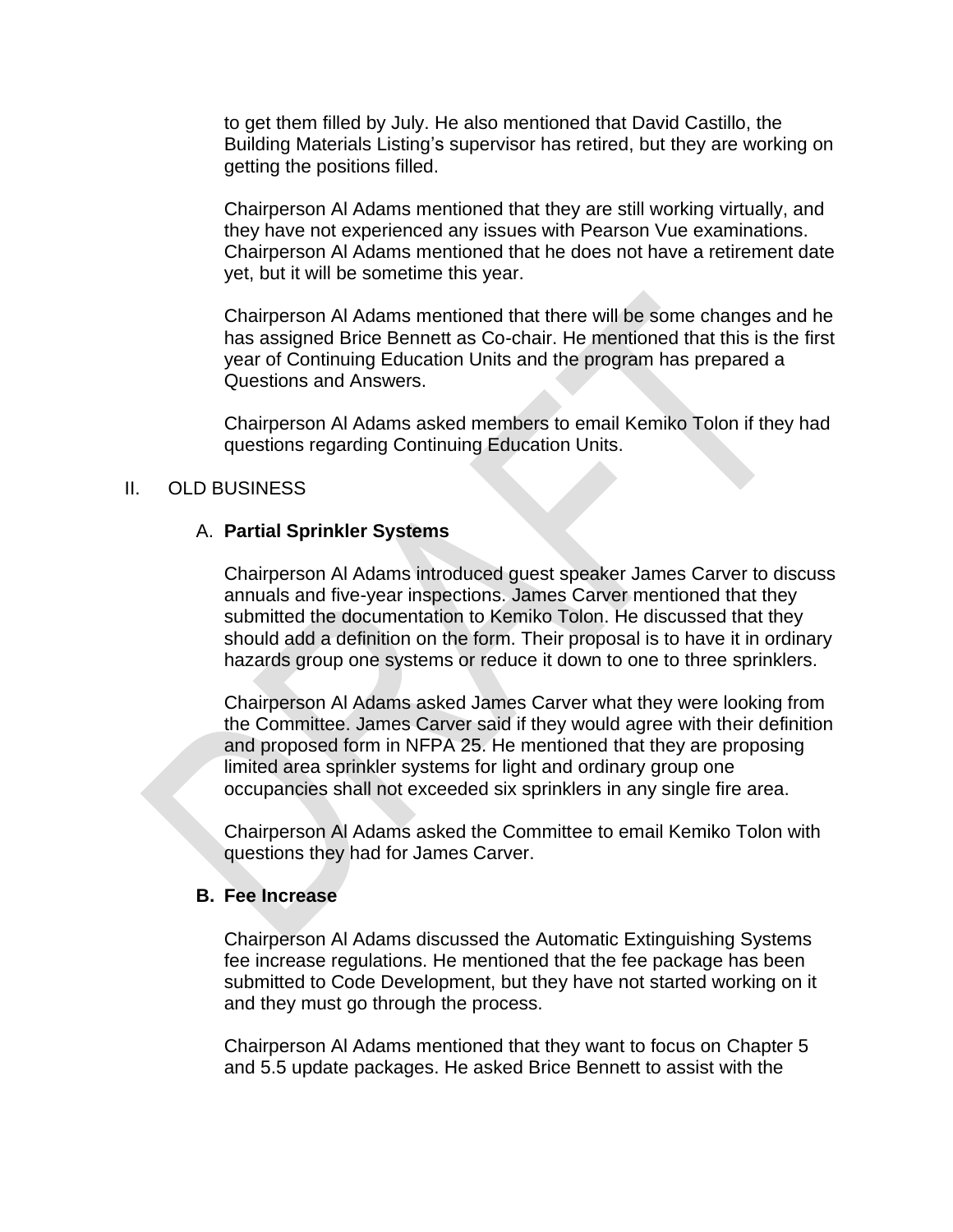process. Chairperson Al Adams mentioned that they are in the process of hiring a person to oversee the regulations packages.

Chairperson Al Adams introduced Brice Bennett to discuss the regulation packages.

Co-Chair Brice Bennett mentioned that they are going to utilize the experience from the other programs and how they get the regulation package through the process. He mentioned that they have identified the format they are using, so they can have a seamless process.

Chairperson Al Adams asked the Committee members to email Brice Bennett if they want to join a workgroup for Chapter 5.5.

#### **C. Forms**

Chairperson Al Adams introduced Member Shelley Merrell to speak on forms.

Member Shelley Merrell mentioned that she is working on the accessibility of the forms. She mentioned that she has 18 completed and 11 are in progress and she hopes to have them done by the end of February.

Chairperson Al Adams asked Member Shelley Merrell to email all the forms to Kemiko Tolon, so she can send them to the Committee Members.

## III. NEW BUSINESS

There was no new business.

## IV. OPEN FORUM

Member Allen Quirk asked regarding opening the Grandfathering for Sprinkler Fitter certification.

Chairperson Al Adams mentioned that they met with their legal counsel, and they cannot do it without going into regulations. We would need to go through the regulatory process to allow some sort of historical recognition component to be build due to current legal challenges.

Committee member Chip Lindley asked what is going to happen with enforcement since Joe Konefal has retired. Chairperson Al Adams stated we will continue to do enforcement as it stands to handle complaints. No change in place.

# V. PUBLIC COMMENT

Guest John Holmes asked about having to add the license number on the individuals Continuing Education Units letter.